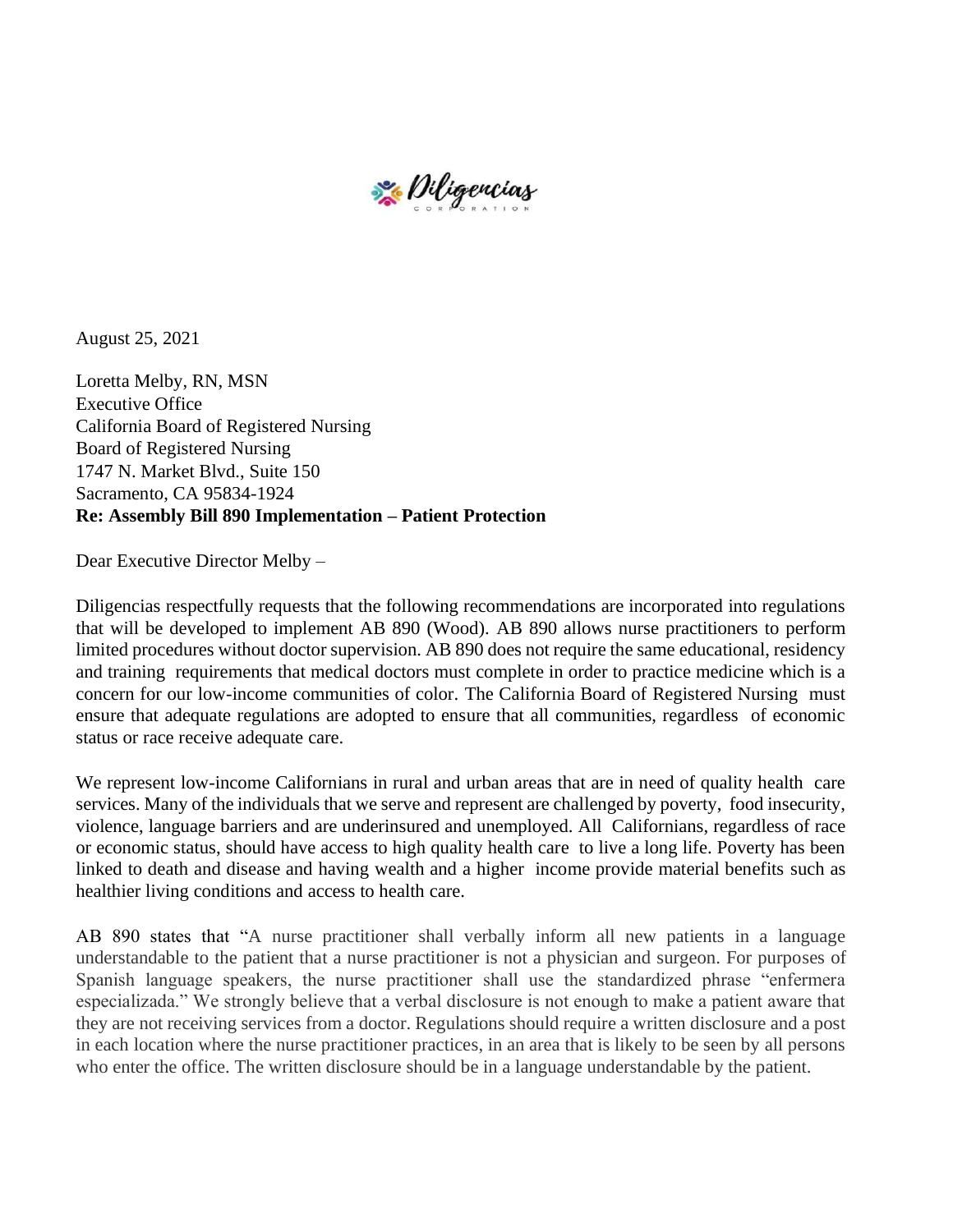Under AB 890, patients can request to see a physician at any time and the nurse practitioner is limited to providing certain services. The disclosure should include information that a patient can request to see a physician and the circumstances when a nurse must refer a patient to see a physician. Many times lowincome individuals face life threatening medical conditions and must be aware that a nurse practitioner may not provide the medical services that they need.

In addition of appropriate disclosures, through regulations, the Board of Registered Nursing must also ensure the following:

- Nurse practitioners must have an adequate education and training that will give confidence to communities and ensure patients receive safe, high-quality care.
- Nurse practitioners must be adequately tested to ensure that their competency is sufficient to provide quality patient care in any setting in which they are allowed to practice, and to ensure that they are keeping up with their education.
- Patients should have a right to receive this information from a nurse practitioner without request. Placing such disclosure requirements on the nurse practitioner will ensure that all patients, and especially those in low-income communities, receive critical information about their care. The ability of a patient to receive these critical patient safety and consumer protection safeguards should not depend on their understanding of the healthcare system.
- Discipline and enforcement must be sufficiently developed and in place immediately to ensure that no patient is more susceptible to patient safety concerns and lower standards of care simply because they are being treated by a nurse practitioner.

Our communities continue to face predatory practices by businesses because of language barriers and limited economic resources. For instance, our immigrant communities are offered immigration legal services by individuals that are not licensed to practice law. Our communities face predatory lending services and are targets of fraud by many unscrupulous businesses. We cannot create a second tier of health care which would have negative impacts in our communities. Our communities deserve to have the option to see a medical doctor when they are seeking medical services. We respectfully request a meeting with the staff to discuss our concerns.

Sincerely,

Lino Alberto Bastida Gutierrez Executive Director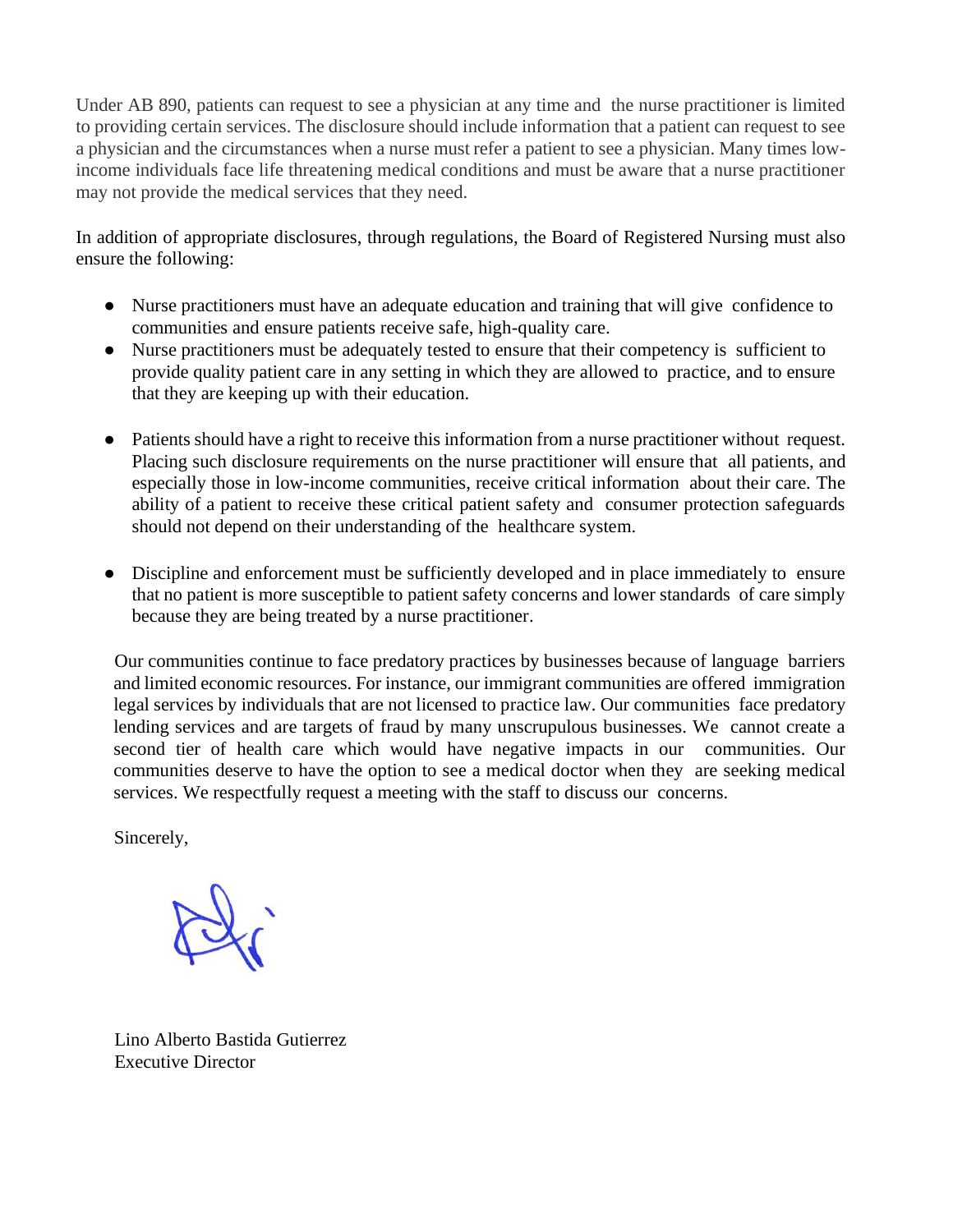

August 25, 2021

Loretta Melby, RN, MSN Executive Office California Board of Registered Nursing Board of Registered Nursing 1747 N. Market Blvd., Suite 150 Sacramento, CA 95834-1924 **Re: Assembly Bill 890 Implementation – Patient Protection** 

Dear Executive Director Melby –

Casa del Diabetico USA respectfully requests that the following recommendations are incorporated into regulations that will be developed to implement AB 890 (Wood). AB 890 allows nurse practitioners to perform limited procedures without doctor supervision. AB 890 does not require the same educational, residency and training requirements that medical doctors must complete in order to practice medicine which is a concern for our low-income communities of color. The California Board of Registered Nursing must ensure that adequate regulations are adopted to ensure that all communities, regardless of economic status or race receive adequate care.

We represent low-income Californians in rural and urban areas that are in need of quality health care services. Many of the individuals that we serve and represent are challenged by poverty, food insecurity, violence, language barriers and are underinsured and unemployed. All Californians, regardless of race or economic status, should have access to high quality health care to live a long life. Poverty has been linked to death and disease and having wealth and a higher income provide material benefits such as healthier living conditions and access to health care.

AB 890 states that "A nurse practitioner shall verbally inform all new patients in a language understandable to the patient that a nurse practitioner is not a physician and surgeon. For purposes of Spanish language speakers, the nurse practitioner shall use the standardized phrase "enfermera especializada." We strongly believe that a verbal disclosure is not enough to make a patient aware that they are not receiving services from a doctor. Regulations should require a written disclosure and a post in each location where the nurse practitioner practices, in an area that is likely to be seen by all persons who enter the office. The written disclosure should be in a language understandable by the patient.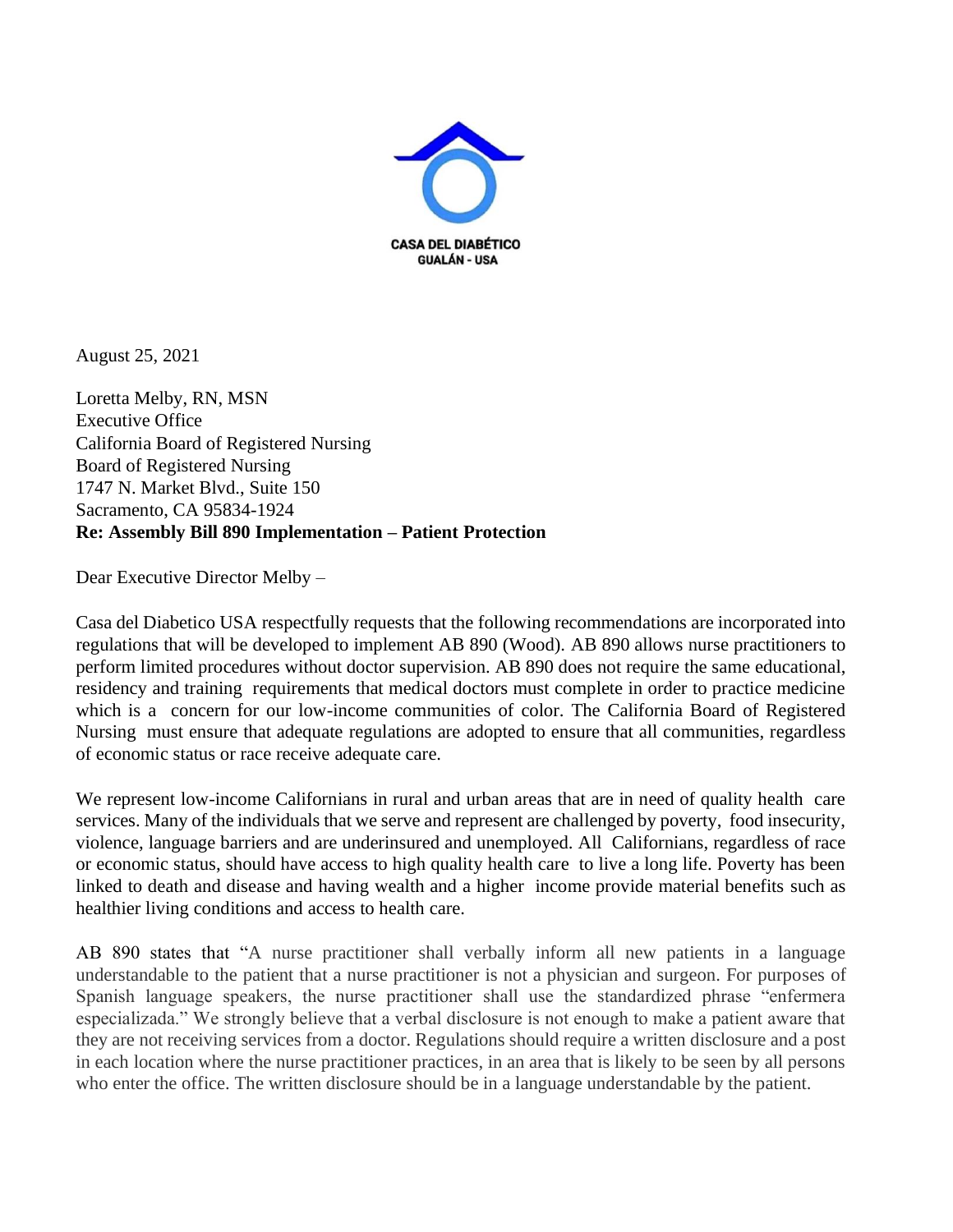Under AB 890, patients can request to see a physician at any time and the nurse practitioner is limited to providing certain services. The disclosure should include information that a patient can request to see a physician and the circumstances when a nurse must refer a patient to see a physician. Many times lowincome individuals face life threatening medical conditions and must be aware that a nurse practitioner may not provide the medical services that they need.

In addition of appropriate disclosures, through regulations, the Board of Registered Nursing must also ensure the following:

- Nurse practitioners must have an adequate education and training that will give confidence to communities and ensure patients receive safe, high-quality care.
- Nurse practitioners must be adequately tested to ensure that their competency is sufficient to provide quality patient care in any setting in which they are allowed to practice, and to ensure that they are keeping up with their education.
- Patients should have a right to receive this information from a nurse practitioner without request. Placing such disclosure requirements on the nurse practitioner will ensure that all patients, and especially those in low-income communities, receive critical information about their care. The ability of a patient to receive these critical patient safety and consumer protection safeguards should not depend on their understanding of the healthcare system.
- Discipline and enforcement must be sufficiently developed and in place immediately to ensure that no patient is more susceptible to patient safety concerns and lower standards of care simply because they are being treated by a nurse practitioner.

Our communities continue to face predatory practices by businesses because of language barriers and limited economic resources. For instance, our immigrant communities are offered immigration legal services by individuals that are not licensed to practice law. Our communities face predatory lending services and are targets of fraud by many unscrupulous businesses. We cannot create a second tier of health care which would have negative impacts in our communities. Our communities deserve to have the option to see a medical doctor when they are seeking medical services. We respectfully request a meeting with the staff to discuss our concerns.

Sincerely,

Finnin

Fredy Lopez Casa del Diabetico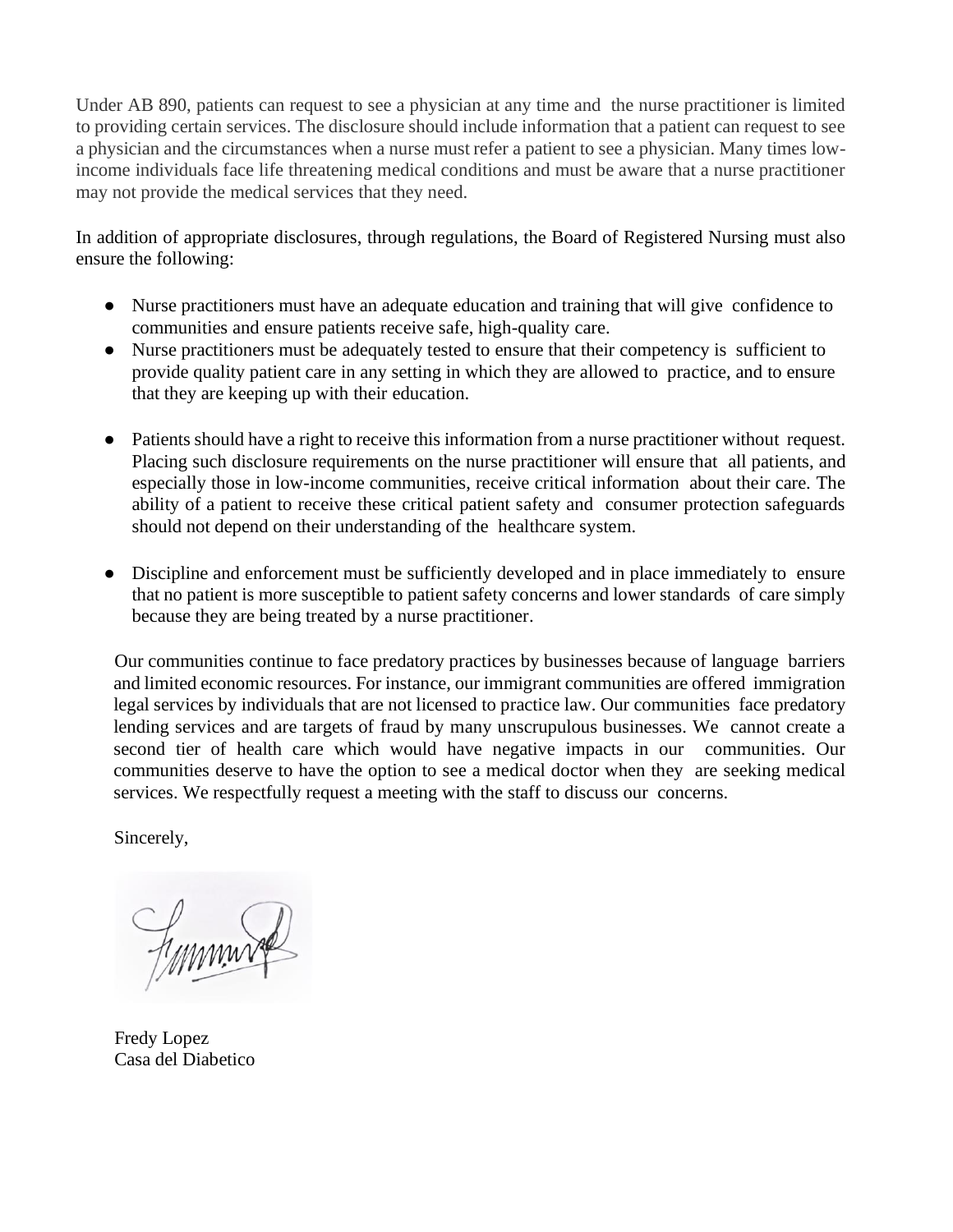

August 25, 2021

Loretta Melby, RN, MSN Executive Office California Board of Registered Nursing Board of Registered Nursing 1747 N. Market Blvd., Suite 150 Sacramento, CA 95834-1924

## **Re: Assembly Bill 890 Implementation – Patient Protection**

Dear Executive Director Melby –

Union de Guatemaltecos Emigrantes respectfully requests that the following recommendations are incorporated into regulations that will be developed to implement AB 890 (Wood). AB 890 allows nurse practitioners to perform limited procedures without doctor supervision. AB 890 does not require the same educational, residency and training requirements that medical doctors must complete in order to practice medicine which is a concern for our low-income communities of color. The California Board of Registered Nursing must ensure that adequate regulations are adopted to ensure that all communities, regardless of economic status or race receive adequate care.

We represent low-income Californians in rural and urban areas that are in need of quality health care services. Many of the individuals that we serve and represent are challenged by poverty, food insecurity, violence, language barriers and are underinsured and unemployed. All Californians, regardless of race or economic status, should have access to high quality health care to live a long life. Poverty has been linked to death and disease and having wealth and a higher income provide material benefits such as healthier living conditions and access to health care.

AB 890 states that "A nurse practitioner shall verbally inform all new patients in a language understandable to the patient that a nurse practitioner is not a physician and surgeon. For purposes of Spanish language speakers, the nurse practitioner shall use the standardized phrase "enfermera especializada." We strongly believe that a verbal disclosure is not enough to make a patient aware that they are not receiving services from a doctor. Regulations should require a written disclosure and a post